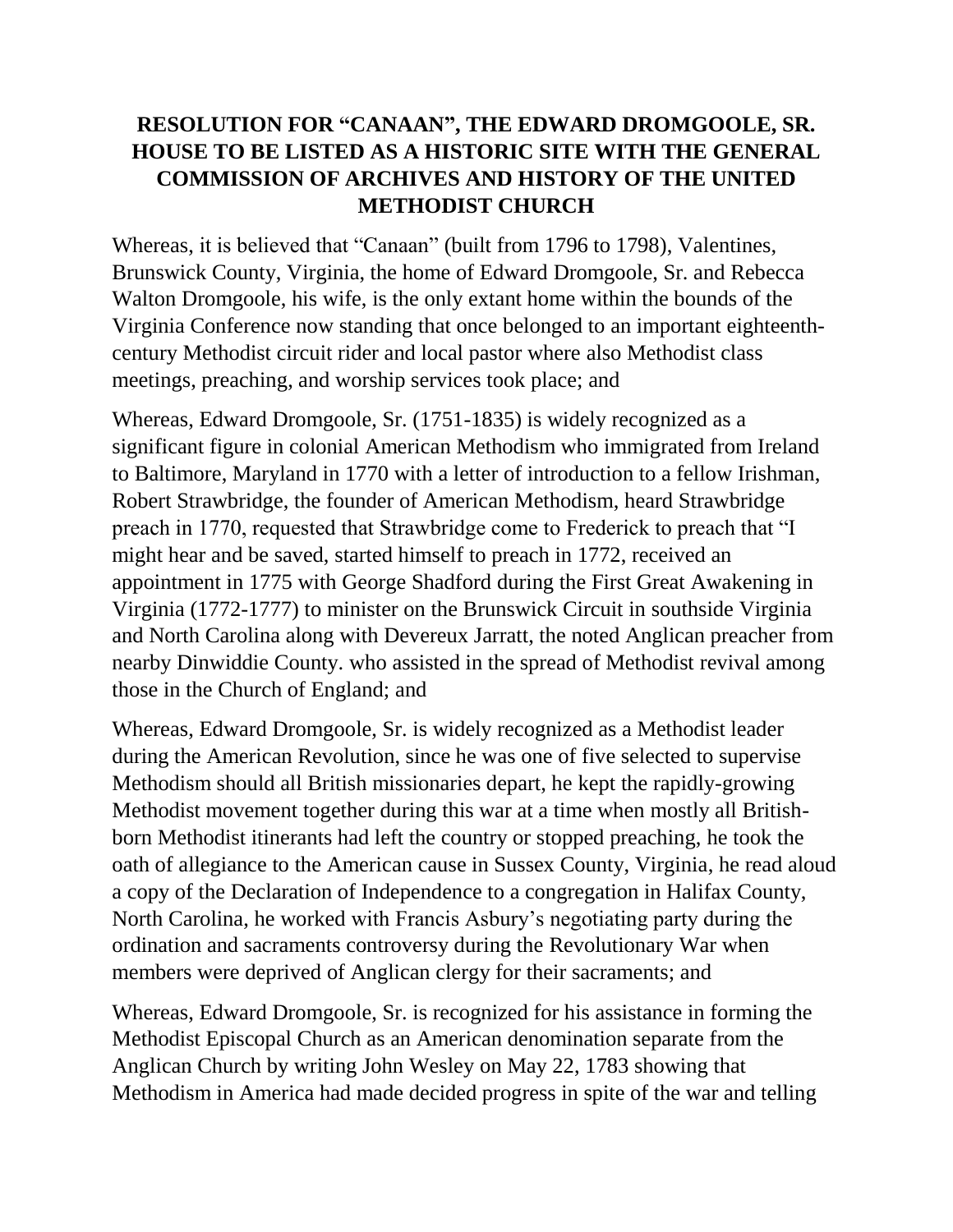him of the great esteem that the American Methodists had for Francis Asbury and their desire for him "to superintend the whole work, and go through all the circuits once a year" by attending the Christmas Conference held in Baltimore in 1784 where the Methodist Episcopal Church was organized and Thomas Coke and Francis Asbury were made general superintendents, later called bishops; and by offering leadership and hospitality at the Second Conference of Methodism at Mason-Tillet House/Mason Chapel in 1785; and

Whereas, since Edward Dromgoole, Sr., who had been influenced by the antislavery teaching of John Wesley and the ruling at the Christmas Conference of 1785 that Methodists should free their enslaved people, Dromgoole became convinced of the injustice of slavery and consequently executed in 1791 a deed for the gradual emancipation of his eleven slaves which he carried out, then bought land in the free state of Ohio to settle ( as he wrote in 1805) " because he wanted to move to a state where none of the human race are in captivity," but in the end he stayed in Virginia due to the ill health of his wife and other concerns, died in 1835, and bequeathed to his heirs 16 slaves that he had acquired in later years to assist him on his plantation; and

Whereas, Edward Dromgoole, Sr. served effectively as a travelling preacher during the days of the First Great Awakening and the commencement of the Second Great Awakening during which he wrote "Rich and Poor, Young and Old, Black and White, shared largely of this Divine Visitation"; and

Whereas, Edward Dromgoole, Sr. helped establish in 1784, along with Bishop Francis Asbury and the Rev. Peter Pelham, the Ebenezer Academy, the first Methodist school in Virginia and possibly in America and forerunner of Randolph-Macon College in Boydton, and served as a trustee of Ebenezer Academy which remained under Methodist control until 1800 and which continued until 1846; and

Whereas, Edward Dromgoole, Sr. felt compelled to abandon itinerancy following the death of two of his children so he could spend more time raising his remaining family and ,consequently, located in 1786 as a local pastor who farmed his plantation called "Sligo", lived in another home that no longer stands, and, according to dendrochronology, built the present home "Canaan" between 1796 and 1798 from whence he traveled to preach the gospel when needed on the Brunswick Circuit from 1786 to 1835 and also ran a store, operated a sawmill, and served as a magistrate of the Brunswick County Court for 45 years; and